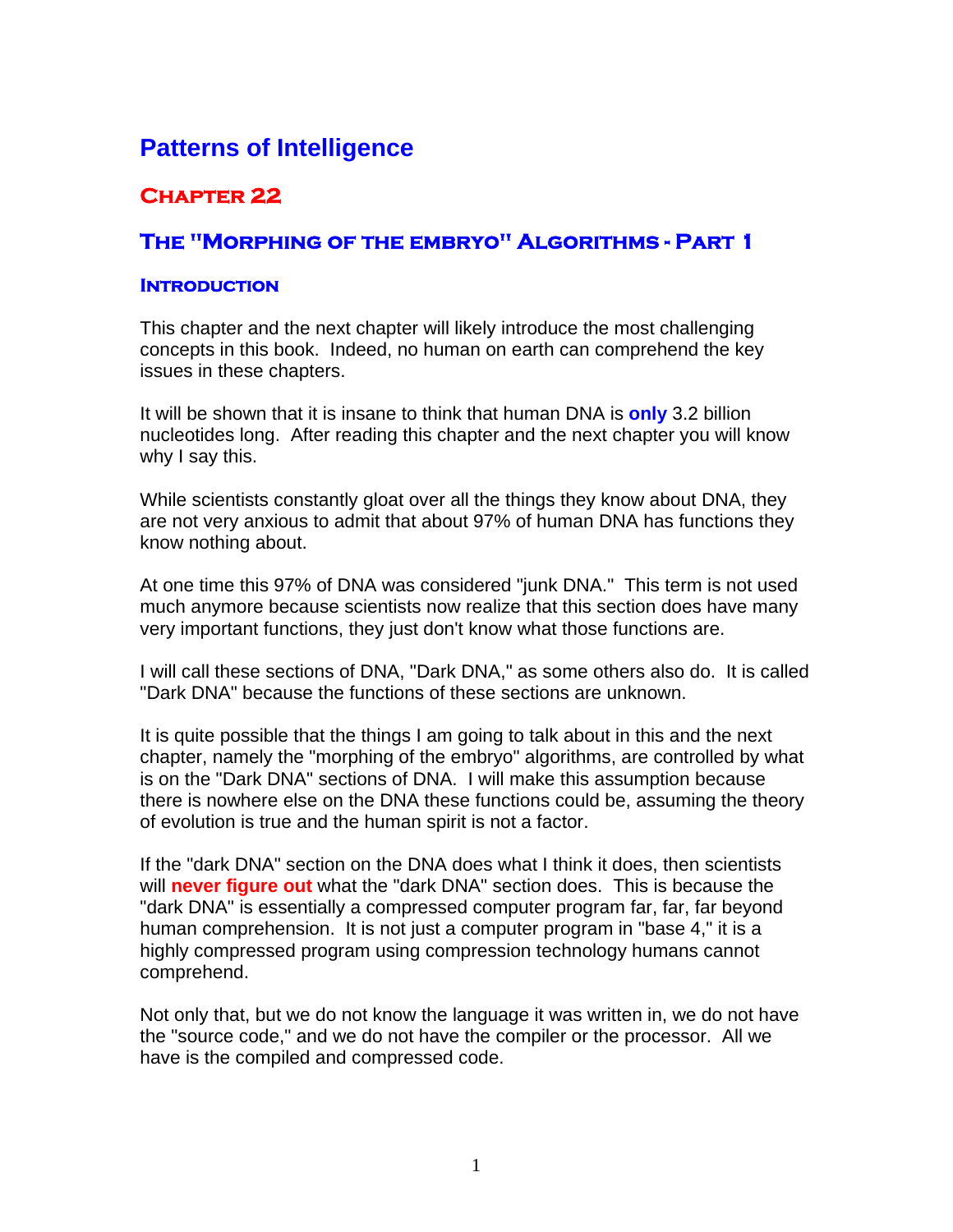However, it is also possible that what I am going to talk about is controlled, in part or in full, by things that happen on the other side of the veil, meaning by something that is part of our spirit body or other forces in the spirit world that humans cannot see.

You will understand why I say these things as you start to understand the massively incredible issues related to the "morphing of the embryo" algorithms on DNA in this and the next chapter.

Few things, if any, are a more profound proof that the theory of evolution is nonsense than the "morphing of the embryo" algorithms on DNA, coupled with the concept that randomness could have created these incomprehensible DNA sequences.

Getting a human to understand the "morphing of the embryo" algorithms would be like trying to teach a mouse how to program a computer to land a man on the moon.

But the inability of scientists to understand what the 'Dark DNA" does will not stop me from giving the reader a small glimpse into why the morphing of the embryo algorithms are a major proof that the theory of evolution cannot be true.

As you read this and the next chapter, contemplate how the sophistication of "Dark DNA" could ever have happened by accidental mutations to DNA **or even by careful design!!**

So let us begin.

### **How Many Cells Are There in the Human Body**

How many cells are there in the human body? No one knows, and over time there have been many different estimates. No doubt the estimates will continue to change.

But for now we will use the following numbers (you will see that fine-tuning these numbers will not change the outcome of these two chapters):

There are about *100 trillion* cells in the adult human body.

There are about 100 *billion* neurons (i.e. brain cells in this context) in the brain.

There are about 1 trillion neurons (i.e. brain and nerve cells in this context) in the entire body. The nerve cells are of course scattered throughout the body in a complex network of nerves.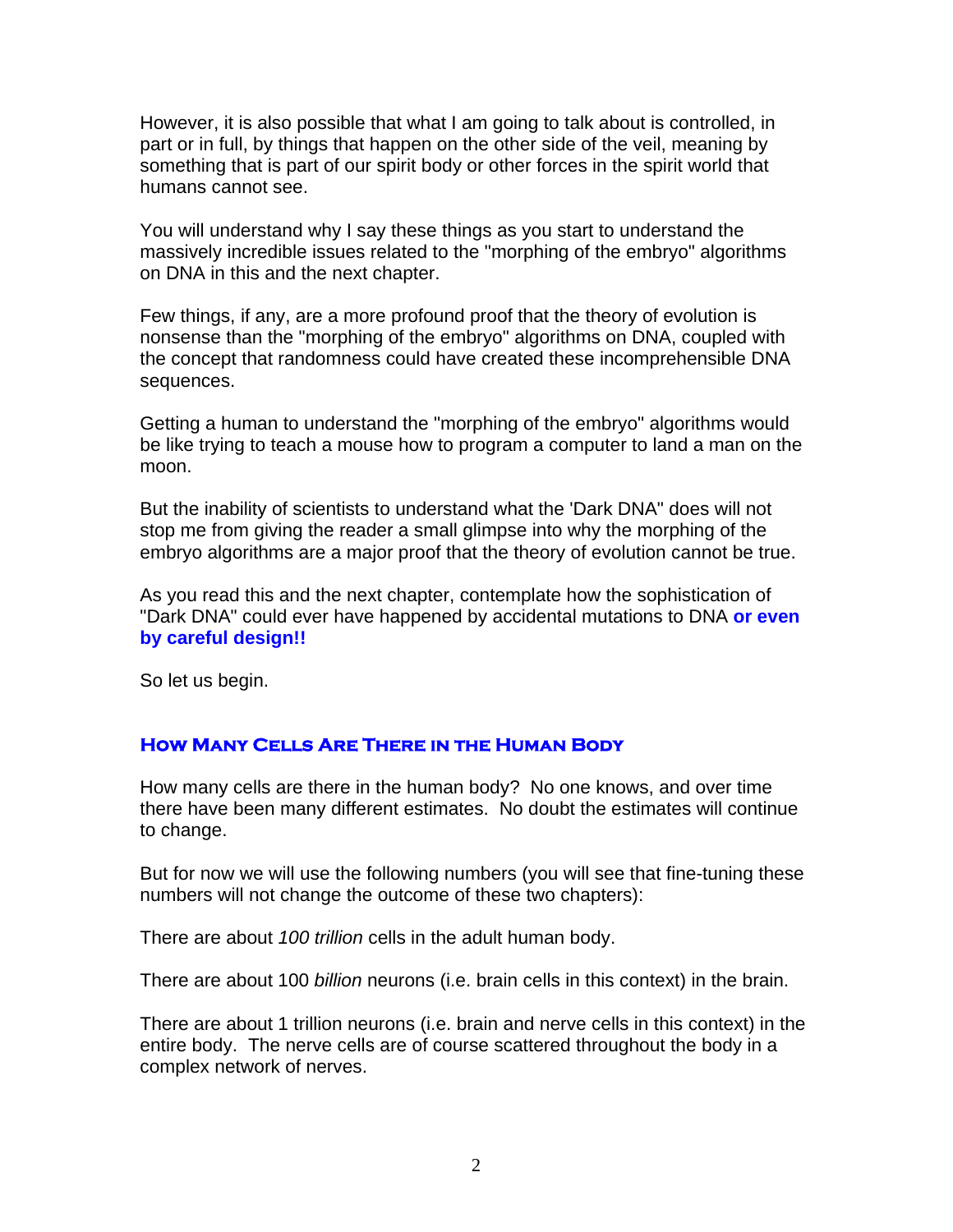There are about 5 trillion glial cells in the body (they largely do housecleaning tasks such as cleaning out debris to protect the neurons and I assume they include the neuron connectors, but I don't know).

As I said, these numbers constantly change as scientists learn more. Nor do I claim the above numbers are internally consistent because they came from different sources.

The first number I will focus on is the 100 trillion cells in the human body of an adult and 16 trillion cells in a newborn baby.

Most of the cells in the body contain a complete copy of the **same DNA strand**. The exception is red blood cells, which have no DNA.

#### **How Many Cell Division Are Needed?**

Starting from the fertilized egg, which divides into two cells and these divide into four cells, how many cell divisions are needed to create 100 trillion cells?

First, let us look at first six cell divisions from the fertilized egg.

1st cell division) **The fertilized egg (1)** divides and there are now 2 cells, 2nd cell division) These **2** cells each divide and there are now 4 cells, 3rd cell division) These **4** cells each divide and there are now 8 cells, 4th cell division) These **8** cells each divide and there are now 16 cells, 5th cell division) These **16** cells each divide and there are now 32 cells, 6th cell division) These **32** cells each divide and there are now 64 cells.

Note that when one cell divides into two cells, the original cell that divided no longer exists. This is because the one cell **becomes** two cells. A cell division **does not add** two cells to the one original cell.

So essentially the net result of a cell division is that **one cell division adds one cell to the overall cell count**. Essentially it is two new cells minus one old cell which no longer exists. That is a net of one new cell for each cell division.

So after 6 levels of cell divisions there are **64 cells** in the developing fetus. But also note that there have been **63 cell divisions** (i.e. **1+2+4+8+16+32**). Only the original egg was not created by a cell division, which is why **there is always exactly one less cell division than there are cells**. This will always be the case.

When the adult is finished growing, there will be **100 TRILLION cells** and **100 TRILLION cell divisions**. We don't care about subtracting 'one' cell division because the 100 trillion is an estimate, not an exact number.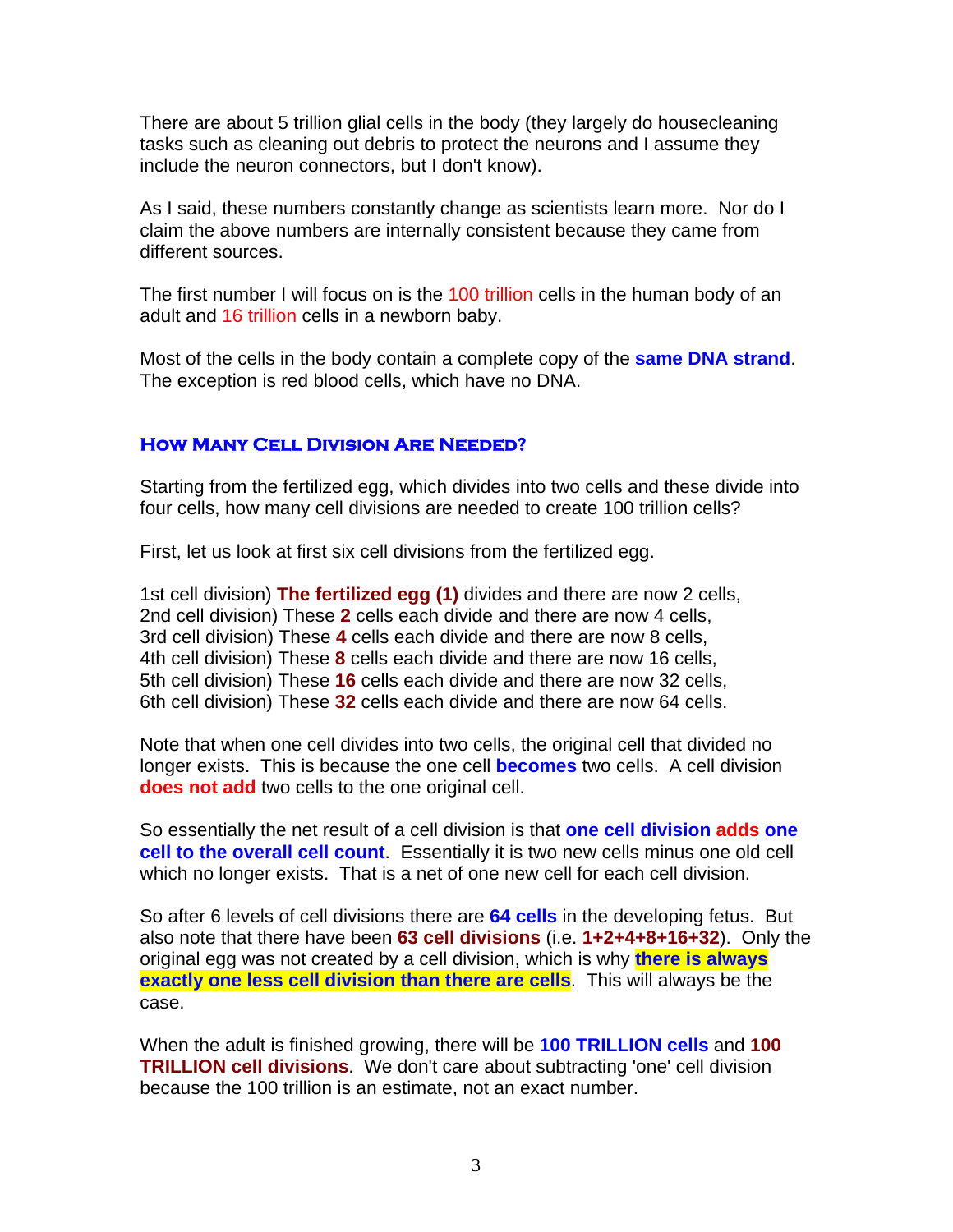After 6 levels of cell divisions, we are far short of the roughly 16 trillion cells needed for the new baby (this is my estimate) and 100 trillion cells for an adult!!

After 10 levels of cell divisions there are 1,024 cells in the developing fetus.

After 20 levels of cell divisions there are 1,048,576 cells in the developing fetus.

After 30 levels of cell divisions there are 1,073,741,824 (about 1 billion) cells in the developing fetus.

After 40 levels cell divisions there are 1,099,511,627,776 (about 1 trillion) cells in the developing fetus.

**About 16 trillion cell divisions (roughly 44 levels of cell divisions) will be needed to create the baby and 100 trillion cell divisions will be needed to create the adult.** 

## **Asymmetric Cell Division**

As the cells are dividing, how does a brain cell become a brain cell? How does a skin cell become a skin cell? How does a liver cell become a liver cell? And so on? All of these cells came from the same fertilized egg.

The difference between a brain cell and a bone cell, as two examples, is in which "genes" on the DNA are "activated." Of course this is simplistic, but it will suffice for our discussions here. When a "gene" is activated it can create proteins. When a "gene" is deactivated," or has not been activated, it cannot create proteins.

It is the proteins inside the cell, which are activated, that determine what kind of cell it is. The proteins (which are created by the patterns of nucleotides of the gene on the DNA) provide the size, shape and function of the cell. And the correct proteins exist because the correct genes are activated.

The proteins have function inside the cell and actually extend to outside the cell and are used to attach to contiguous cells.

My point is that every cell has exactly the same DNA and every cell has exactly the same genes. What gives a cell its function and shape is in what genes are activated. This is the key variation in the different types of cells.

So what determines which genes are activated, in a specific cell, as it is created during the morphing of the embryo algorithm? No one really knows. We just know it happens.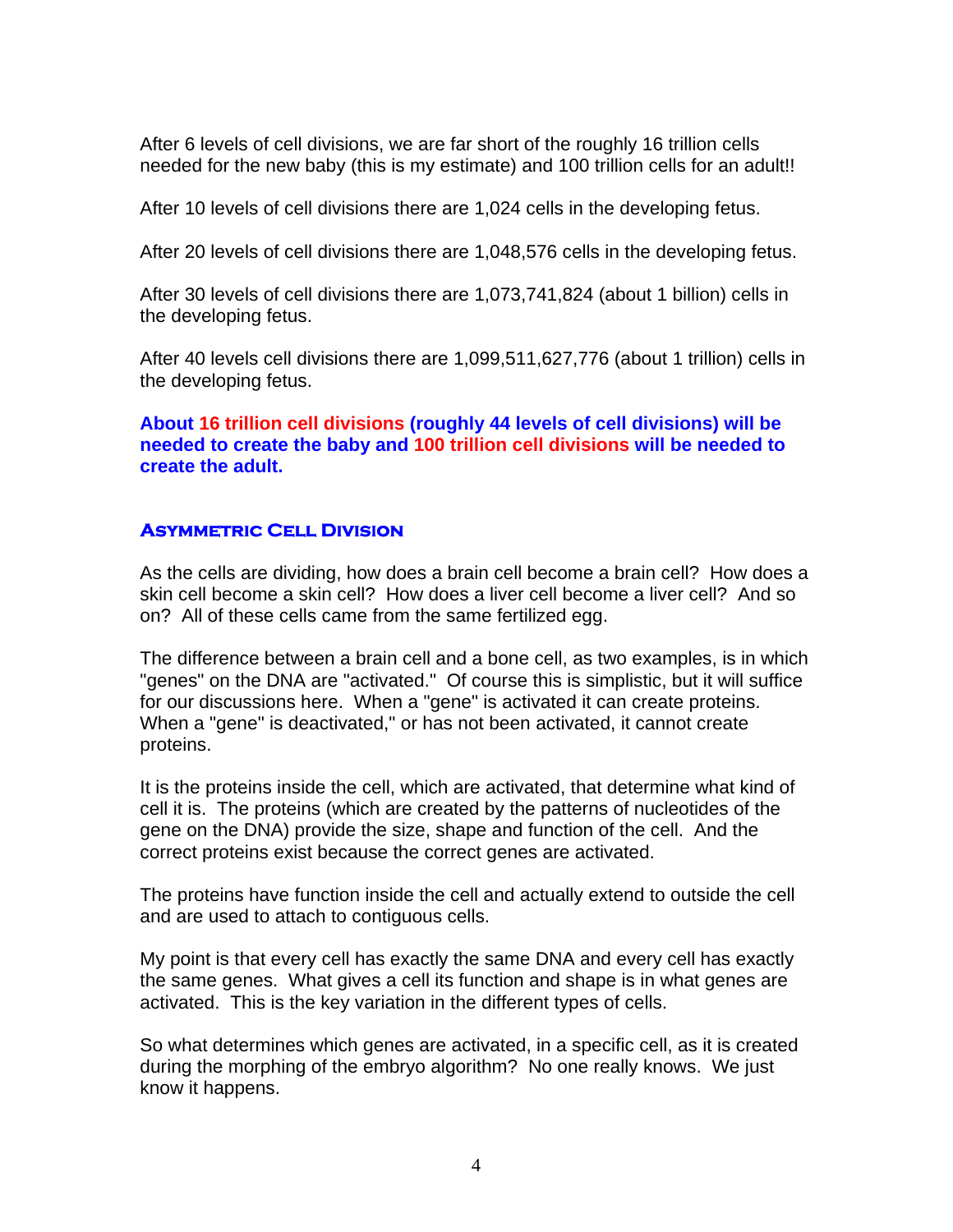Remember, during growth, when a cell divides, the **one old cell** becomes **two new cells**. **The old cell no longer exists.**

I am going to repeat that again to make sure the reader understands: when a cell divides, the **one old cell** becomes **two new cells and the old cell ceases to exist**.

Why do I say this? I say this because it is possible that the genes that are activated in the two new cells are not the same genes that were activated in the "mother cell."

In other words, during cell division **the two new cells may not have the same genes activated as the old cell** that divided!!!

This is called "**asymmetric cell division**" because the two new cells **may not be the same as the "old cell" or the same as each other!!**

For example, let us consider three cells:

M) The mother cell,

1) The new cell #1,

2) The new cell #2.

These three cells, the mother cell, the new cell #1 and the new cell #2 (created by cell division) may have **three different sets of genes activated**!!

Asymmetric cell divisions only happen when the person/fetus is growing. A "mother cell" divides into two "new" cells, which then become "mother cells" themselves when they divide.

When the cells quit dividing asymmetrically the finished and permanent cell, when it "gets old," is simply replaced by an identical new cell. The new cell and the old cell have the same genes activated and the cell count does not increase because the one cell continues to be one cell.

But asymmetric cell division is needed to create a human baby, with many different types of cells when the baby is born.

A combination of symmetric and asymmetric cell divisions occur between the time the baby is completely made until the time he or she becomes an adult, but this subject is beyond the scope of these two chapters.

To summarize, when "asymmetric cell division" happens, the two "new" cells may have different genes activated than the "mother cell," but after cell division the "mother cell" is gone. Thus, the one cell divides into two cells (because the "mother cell" no longer exists after the cell division) and each of the two new cells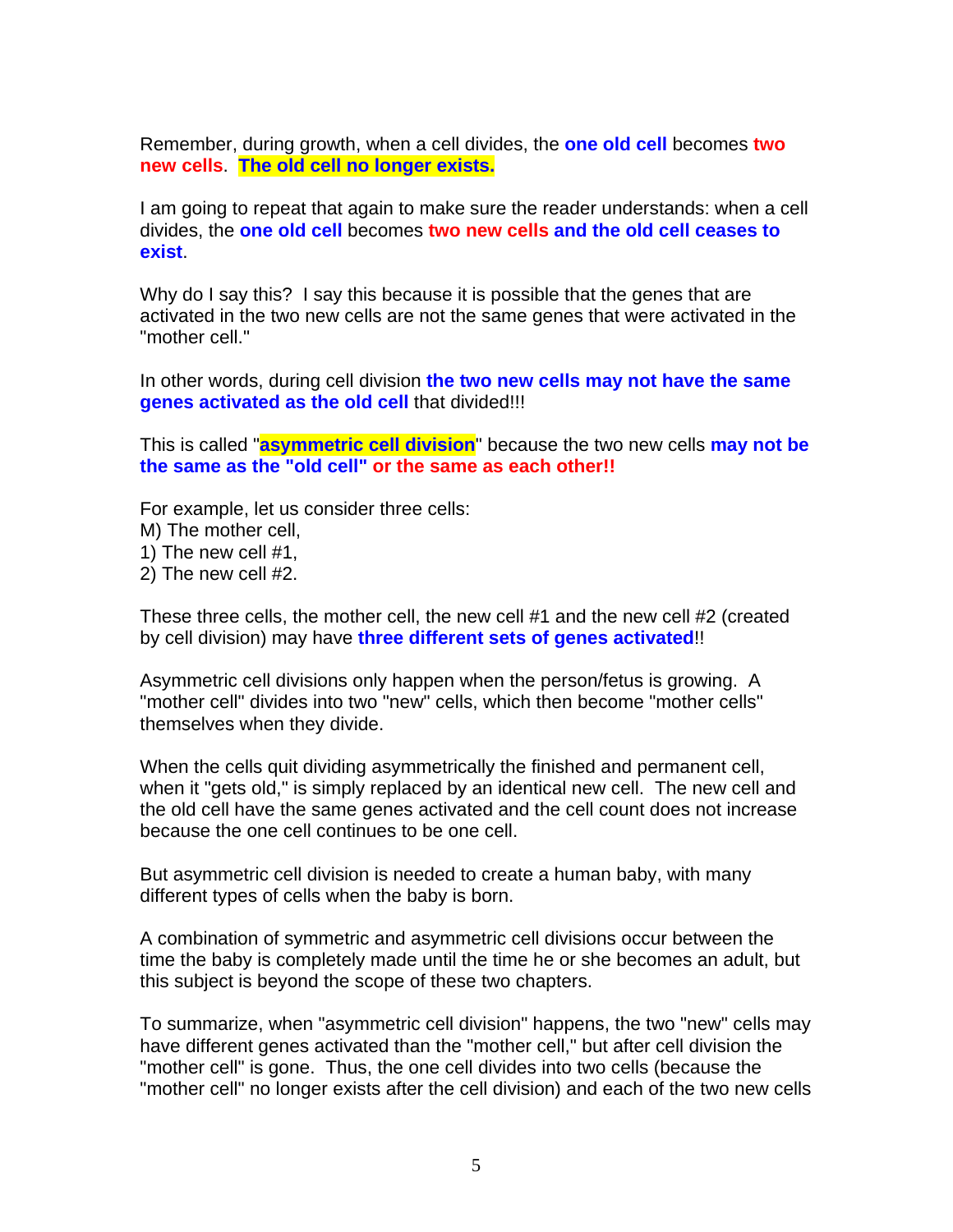may have different genes activated than what the "mother cell" had activated **and the two new cells may have different genes activated than each other.**

How do we know this?

Let us take an example. How did the first "bone cell" get created during the morphing of the embryo? The first "bone cell" (i.e. the first cell to have the "bone cell" genes activated) had to be created during an asymmetric cell division during the morphing of the embryo.

The first "bone cell" did not exist in the first, second or third levels of cell divisions. In fact, no one knows when the first true "bone cell" is created in this process.

Thus, at some point, a cell which was NOT a bone cell, must have divided to create two new cells, one or both of which became bone cells. In fact, this had to happen many, many times during the morphing of the embryo because the bones are scattered over the entire body.

That is the nature of asymmetric cell division. One cell divides into two cells (the mother cell is gone) which may or may not have the same genes activated as the mother cell and may or may not have the same genes activated as each other.

So let us get back to our mathematics.

**During the 44th layer of cell divisions (for example) there are more than the required 16 trillion cells in the baby.** Some cells may actually need more than 44 layers of cell divisions, but again this does not affect that fact that **16 trillion cell divisions** will be needed in total because there are 16 trillion cells in the newborn baby.

It is totally inconceivable **how much information is needed** for 16 trillion asymmetric cell divisions where every cell requires a specific set of genes that are activated!!

### **What information existed, and where did it exist, to tell each of these 16 trillion cells which genes to activate??**

For example, let us look at an automobile. An automobile will have front glass, glass in each door, rear glass, door handles, a steering wheel, front seats, back seats, carpet, a glove box, and on and on.

Each part is carefully designed by human beings and is built by human beings.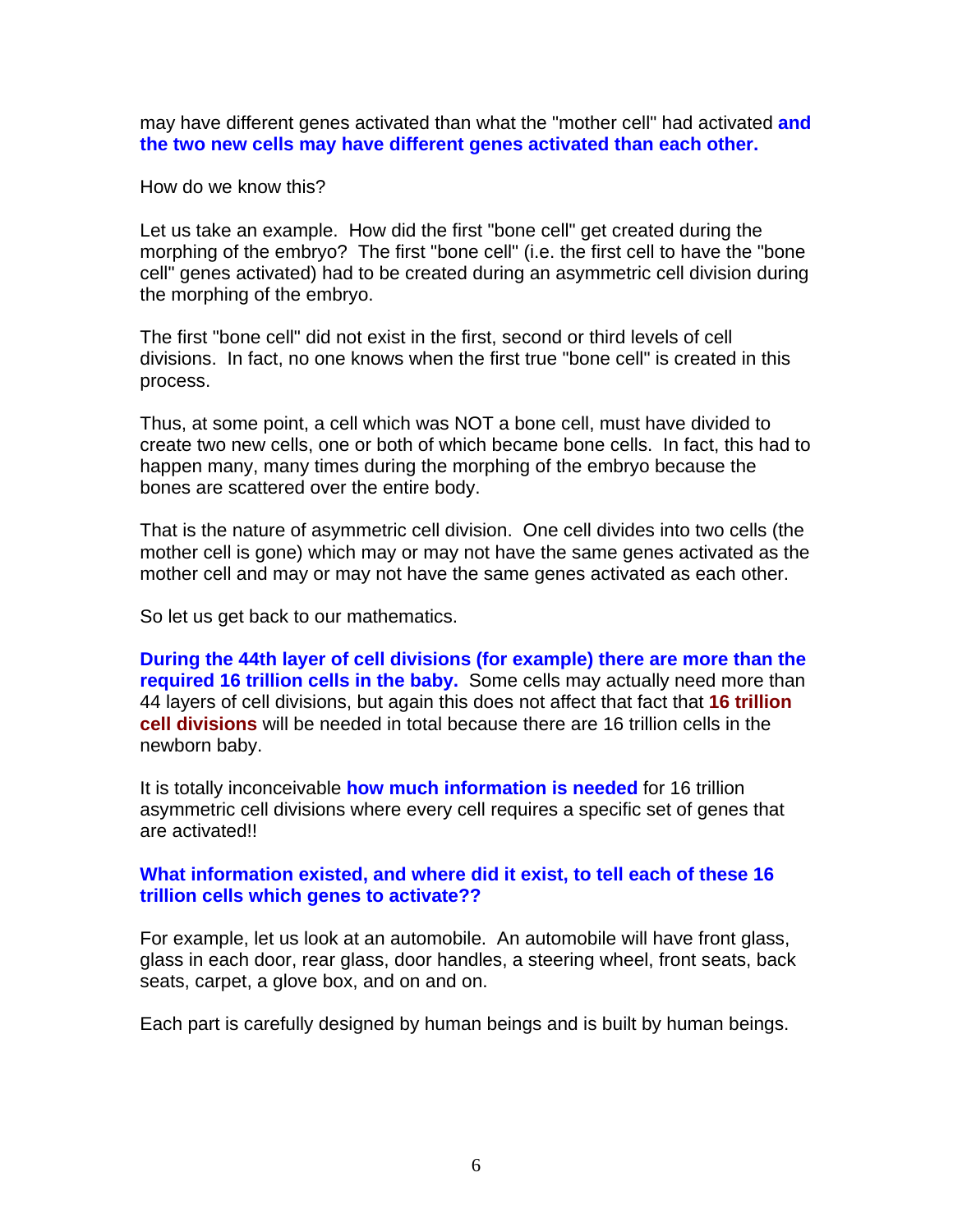When a baby is born, it will need brain cells, nerve cells, glial cells, skin cells, bone cells, bone marrow cells, several types of eyeball cells, liver cells, kidney cells, heart cells, artery cell wall cells, stomach cells, etc. etc.

Each of these types of cells needs to have specific genes activated to make that kind of cell. The cells must also be attached to contiguous cells via proteins on the outside of the cells.

But the human baby starts out as a single cell. Each of these cells, meaning the type of cell and the location of the cell, are controlled by the morphing of the embryo as the asymmetric cell divisions are executing.

**Do Not Forget:** In each case of cell division: a single mother cell, with a certain set of activated genes, divides into two new cells (the mother cell is gone) which may or may not have the same genes activated as the mother cell, **plus** the two new cells may not have the same genes activated as each other. Thus there could be three different sets of genes which are activated as a result of the cell division (though one of the cells no longer exists).

Thus, during the creation of the **16 trillion cells**, there are **16 trillion cell divisions** (again we don't care about the '1' less count), **meaning we need the information** about **16 trillion sets of genes which must be activated and deactivated when each new cell is created** because there is no pattern as to when specific sets of genes are activated.

The key to the prior paragraph is the word "information." The "information" about which genes to activate, for any asymmetric cell division, must come from somewhere!!

Where does the information come from?? No one has a clue, as the reader will soon understand.

In other words, the set of genes which were activated in each cell that is created by cell division does not necessarily have the same set of activated genes as either the mother cell or its "companion daughter cell." This is because the two new daughter cells do not necessarily have the same set of activated genes as each other (which is the definition of asymmetric cell division).

**Thus, something must keep track of each of the 16 trillion cell divisions and determine which genes will be activated in each newly created cell during each asymmetric cell division.** 

Each cell division is unique because there is no pattern as to which genes are activated during these trillions of cell divisions. Each gene activation, during each cell division, is independent and is not part of a pattern. **Thus, the**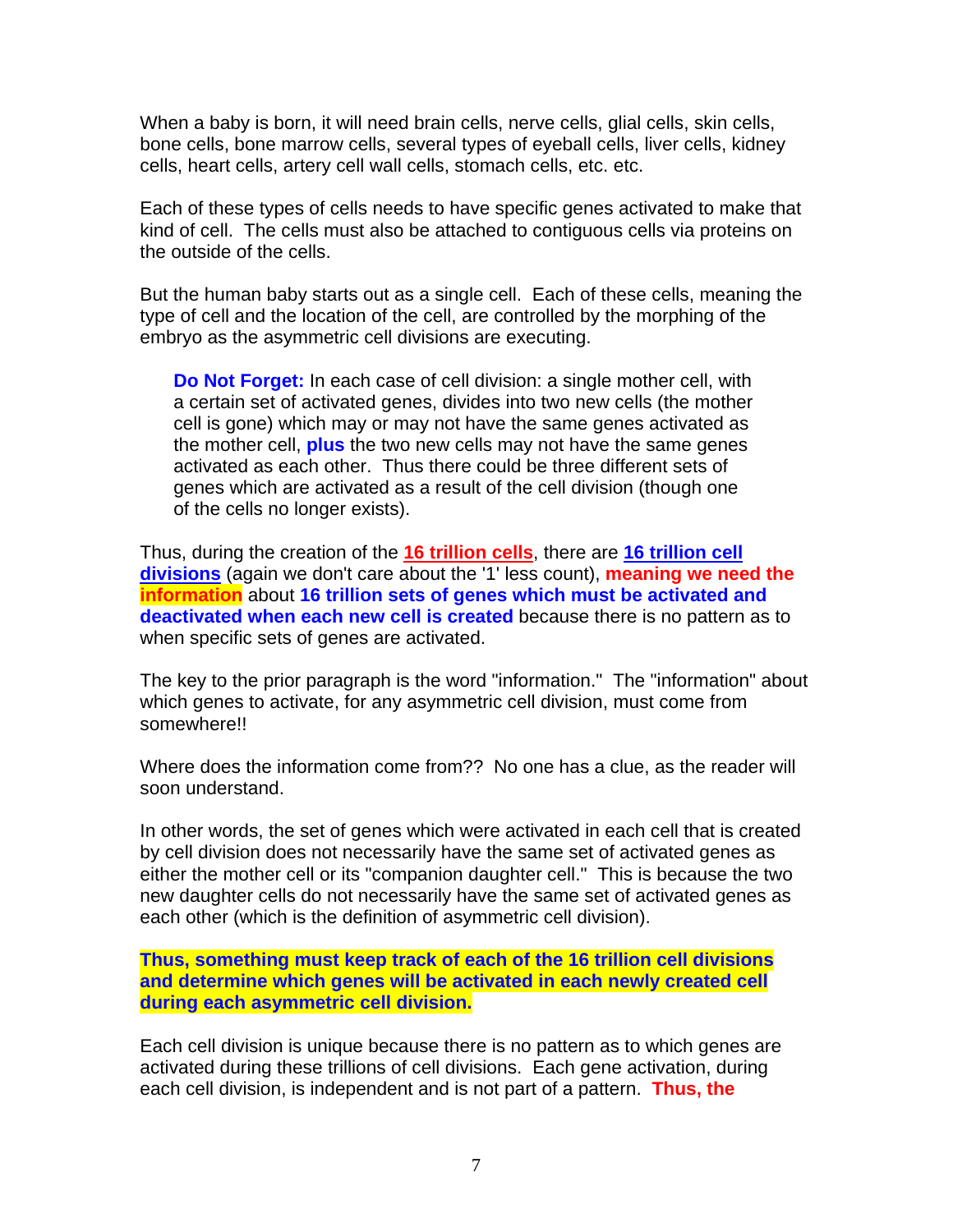**information about activating the genes on 16 trillion cells, each of which is created independently, is needed.**

Where does this information come from?? No one has the slightest clue.

When finished the baby will have many bone cells, many cells in the lining of the stomach, many cells in the lining of the blood vessels, many cells in the skin, roughly 100 billion neurons just in the brain (new brain cells are not made after birth or shortly after birth if the baby is premature), and so on.

So where does all the information come from about which genes to activate in each of the 16 trillion cells of a newborn baby and how is this information about all 16 trillion cells passed through the 16 trillion cell divisions? These are the two key questions.

**Remember, the INFORMATION about which genes to activate, for 16 trillion cells, must be available on the fertilized egg because there are no patterns and there is nowhere else this information can come from because no new information is ADDED to the DNA during the morphing of the embryo!!! Every cell has exactly the same DNA as the fertilized egg.** 

Read that last paragraph again as it is critical to what you are about to read. The key words are "**no new information is ADDED to the DNA during the morphing of the embryo!!!**"

**Thus, ALL of the information for all of these 16 trillion asymmetric cell divisions MUST BE on the single fertilized egg, which has about 3.2 billion nucleotides!!!!!!** 

Think about where you think I am headed in this discussion before reading on.

### **More Details On Asymmetric Cell Divisions**

**Definition:** "Morphing of the Embryo Algorithm": The control of **information** about which genes are activated, in each cell, during the morphing of the embryo during the creation of the new baby and then all the way to an adult.

The "morphing of the embryo algorithm" information must be on the DNA of the fertilized egg because there is no where else for it to be according to the theory of evolution.

In other words, when the fertilized egg is created by conception, **NO NEW INFORMATION IS GIVEN TO THE NEW HUMAN BEING FROM OUTSIDE**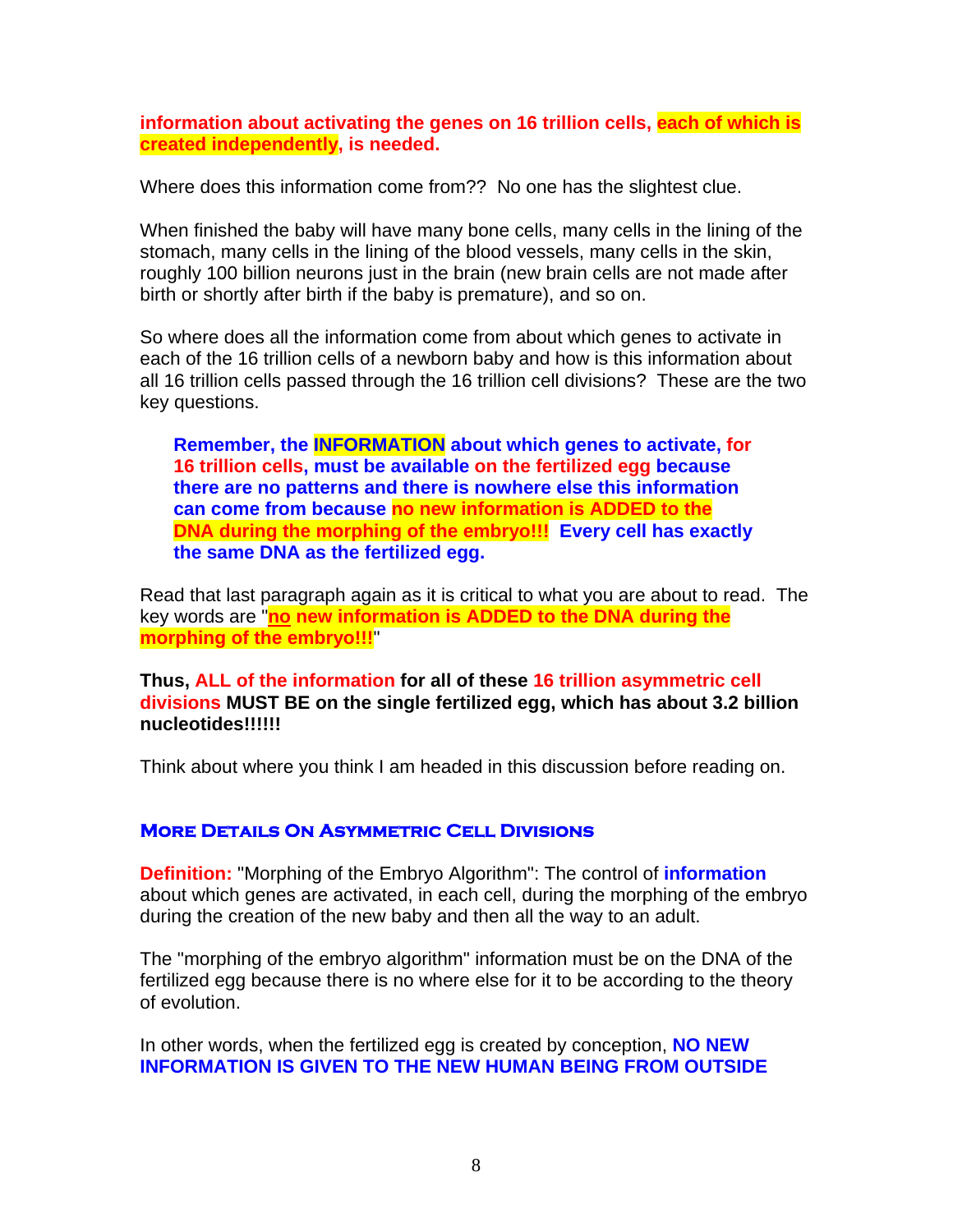### **SOURCES ALL THE WAY FROM CONCEPTION TO WHEN THE NEW HUMAN BEING IS BORN AND LATER DIES OF OLD AGE!!!**

This single fertilized cell, which might be called an egg, must contain all of the information necessary for the complete construction of the baby and throughout the person's life because no additional, outside information is added to the DNA in each cell (which is the same information that was on the fertilized egg) - ever.

Think of the DNA of the fertilized egg as a "textbook" or "blueprint" of how to create a human being from scratch. This "textbook" or "blueprint" must completely reside on the DNA of the fertilized egg.

While people say that a human being is made of a brain, a liver, skin, bones, etc. this is a macro view.

In fact, a human being is made of nothing but cells!! The liver is made of cells, the bones are made of cells, the brain is made of cells, etc. *If you removed every cell from a human being, there would be nothing left on the ground* except blood (which has cells in it) and other liquids. YOU are nothing but a collection of cells.

These cells are created, and attached to each other, during the "morphing of the embryo."

Thus, the incredibly precise timing as to which cell divisions will create the bones and bone marrow (which are scattered throughout the body) must be information which is on the DNA of the fertilized egg.

This is according to the theory of evolution because evolutionists do not believe that each person has a **spirit body or spirit intelligence, which may contain this information**.

Thus, the theory of evolution must teach that the information for every cell in every body, as to **which genes are activated/deactivated in every cell**, during the morphing of the embryo, and throughout life, had to be on the DNA of the first cell, the fertilized egg.

The bottom line is that evolutionists must explain how the DNA on the fertilized egg **can contain enough information** to create the **16 trillion** cells in a baby, including **which of the 20,000 genes, on the DNA of each cell,** are activated or deactivated, at any given time.

**Only** the DNA of the fertilized egg **can be the source** of this information because no new "data" is added to the cell during the creation of the baby or adult.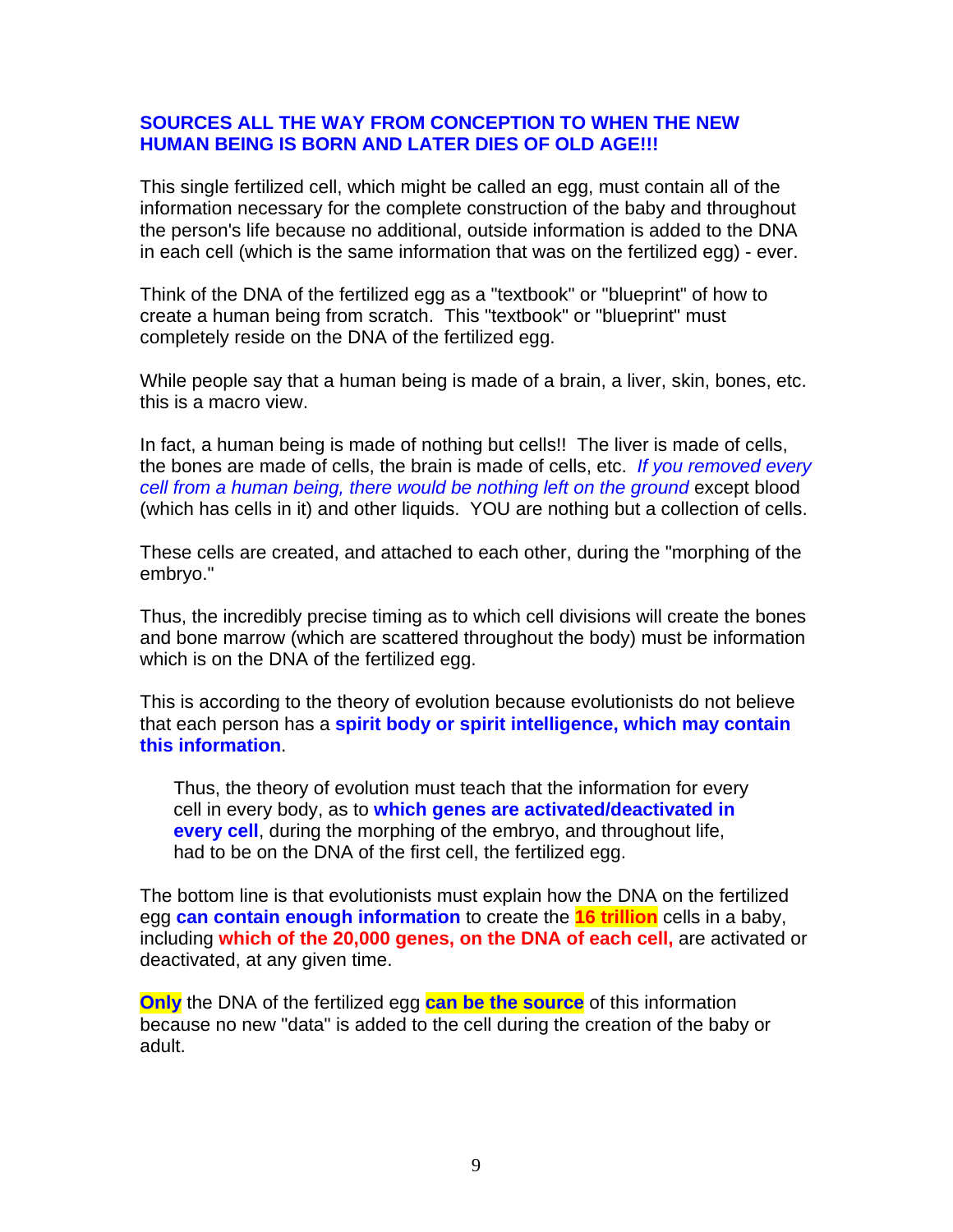#### **Understanding Asymmetric Cell Division**

This next discussion is purely hypothetical, because it is not what really happens, but let us assume the single fertilized egg divided into two cells: a brain cell and a bone cell.

While the single fertilized egg does not divide into a brain cell and a bone cell; in many, many cases during the morphing of the embryo, one type of cell divides into two completely different types of cells. This is part of "asymmetric cell division"

For example, a muscle cell CAN divide into two cells: a bone cell plus a muscle cell which is attached to the bone. I don't know if this ever happens, but it is mathematically obvious that one type of cell can divide into two different kinds of cells which are not the same type of cell as the original cell, but I won't go into the graphics to prove this.

While this may seem impossible, remember that the only difference between types of cells is in which genes are activated (I am sure it is more complicated than that, but this issue is sufficient for my purposes).

So when one type of cell divides into two types of cells, all it means is that the two new cells have a different set of genes activated.

If you could physically see the morphing of the fetus you would know what I mean. To some degree such videos have been made, and they are interesting to watch. More will be said about this later.

Thus a cell with one set of activated genes can divide into two different cells, which each have a different set of genes activated, meaning they are different types of cells. In other words, **all three cells can have a different set of genes which are activated!! But remember that the mother cell no longer exists after cell division.**

In fact, there may be types of cells, created during the morphing of the embryo, that do not even exist in the baby when it is born. In fact, this certainly happens (e.g. the bones during the morphing of the embryo are frequently "soft" indicating a different type of cell or different types of enzymes are on the outside of the bone cells).

Or a cell could divide into two cells of the same type as the original cell. The point is that the dividing cell is still creating "new" cells rather than just replacing an old cell.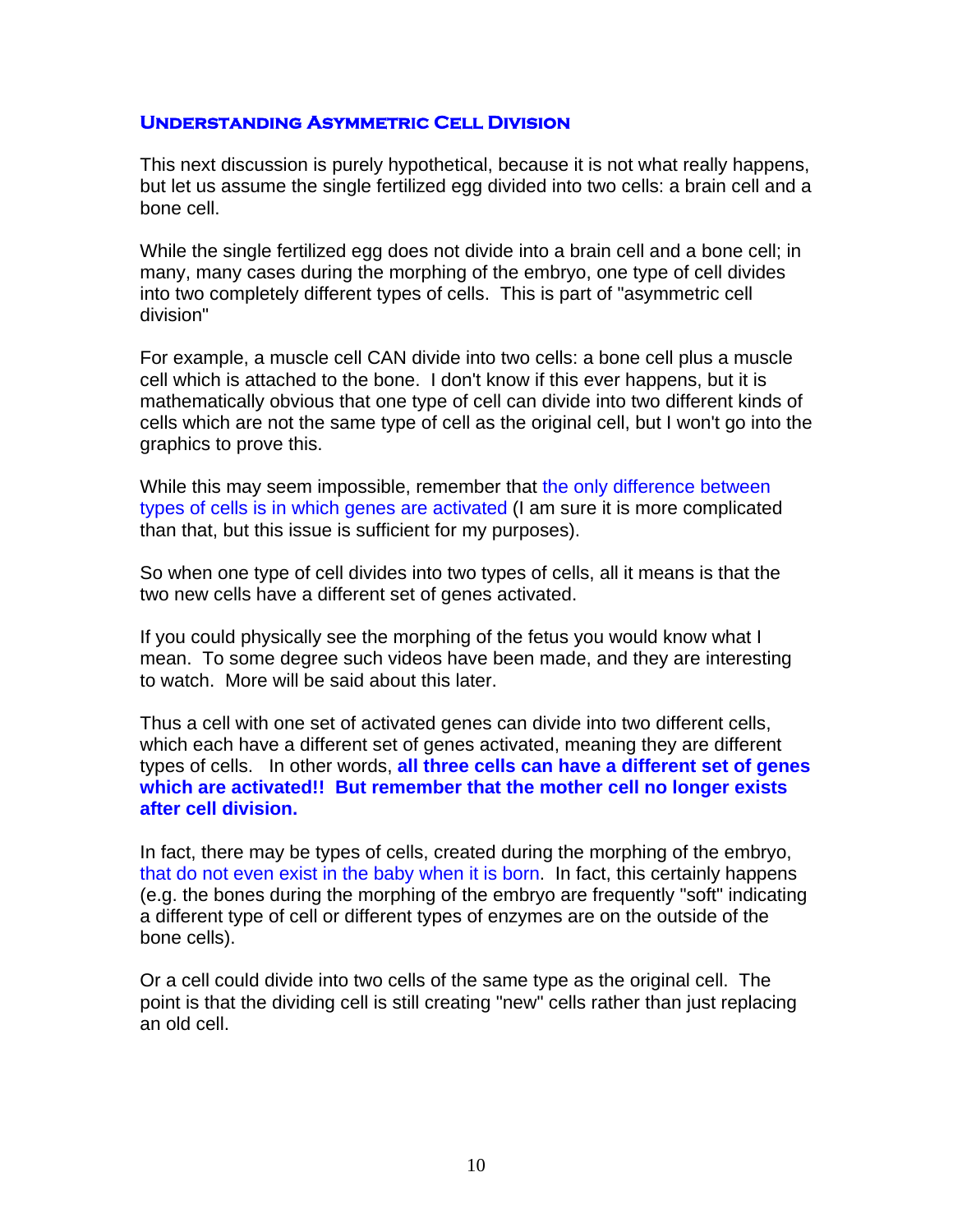But the real question is about "information." How does the **information** in a single cell (which has the same DNA as every other cell in the body) tell its two daughter cells **which genes to activate**!!!

Now let us get back to our example of the fertilized egg dividing and creating a bone cell and a muscle cell.

Because the fertilized egg and both daughter cells have exactly the same DNA, how was the **information** passed from the fertilized egg into the two daughter cells such that the bone cell knew which genes to activate and the muscle cell knew which genes to activate **since they both had the same parent cell and the same DNA as the parent cell and neither of them had the same set of genes which needed to be activated as the mother cell??!!**

Where did that information come from?

But it gets worse, each of the two daughter cells will divide into two cells, which may have yet different genes activated!!

This type of thing must happen trillions of times during the morphing of the baby because when the baby is born, it has 16 trillion cells which are in just the right place, at just the right time (e.g. the artery walls must be completed before the blood starts to circulate). And there are many different types of cells which are scattered all around the body, such as skin cells.

For example, think about how the information to create the artery walls must pass through the trillions of cell divisions. The artery cells are scattered throughout the body.

# **AN EXAMPLE**

To understand asymmetric cell division better, suppose you had a sheet of paper with 500 words related to breeding cats on the sheet of paper. If you made two copies of this sheet of paper, on a copy machine, both copies would have the same 500 words on it!!

But that is not the way that asymmetric cell divisions work.

Suppose the 500 words on the original sheet of paper were about breeding cats, but after a copy machine makes two copies of the original sheet of paper, one copy has 700 words about how to build a ship and the other copy had 600 words about Einstein's special theory of relativity.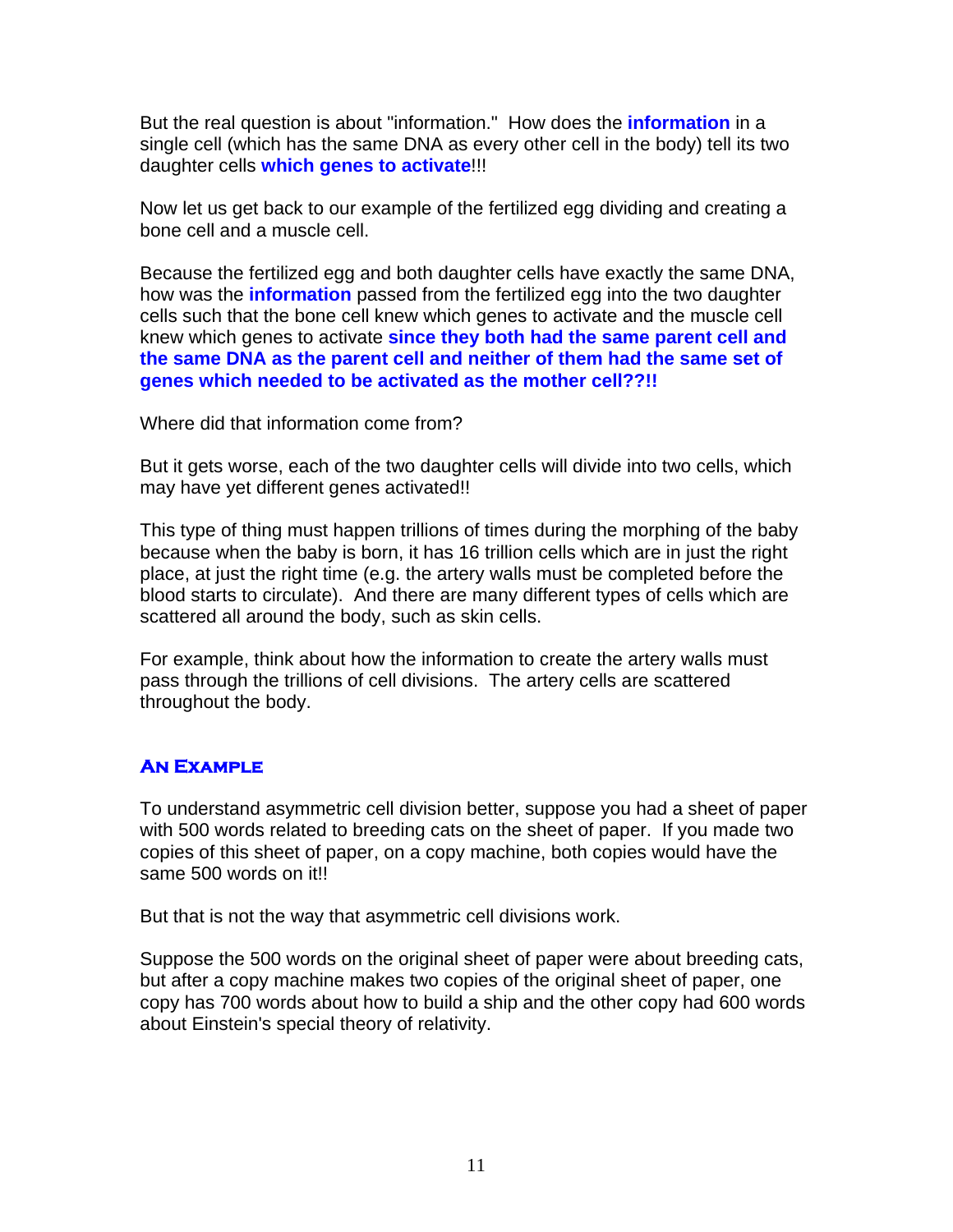That would certainly surprise the person who made the copies, but that is the way that asymmetric cell division works!! **The "copies" may or may not have the same activated genes than the cell from which they were created.**

That is the nature of asymmetric cell divisions!! Remember, after a "mother cell" divides, it no longer exists. And also remember that the two cells created from the mother cell may not have to have the same set of genes activated as the "mother cell." They may, but they may not.

#### **Doing the Math About How Much Information Is Needed**

OK, now let us talk about the mathematics of how the information regarding gene activation is passed through 16 trillion cell divisions.

The single fertilized egg must have ALL of the information about how to pass the information (about which genes to activate) for each of 16 trillion cells!!! **And this information must be "passed" down through 16 trillion cell divisions which involve at least 44 levels or layers of cell divisions.**

If you divide **16 trillion** (cells) in the baby, by the 3.2 **billion** (nucleotides) on the DNA, then we can calculate that there are **5,000 times more cells and cell divisions than there are nucleotides on the DNA!!**

Ponder that carefully.

Now, if we carry this forward to the full-grown adult, who has 100 trillion cells, for **each nucleotide** on the fertilized egg there must be the information (about which genes to activate) for **31,250 cells (100 trillion divided by 3.2 billion)!!!**

I am going to repeat that last paragraph:

**Each nucleotide** on the fertilized egg must contain the information about which genes to activate on **31,250 cells!!!**

But a nucleotide only has four pieces of information, an A, C, G or T? So where does a single nucleotide get 31,250 pieces of information about activating the genes on 31,250 cells, which is its share of the cells that are created?

Obviously, it can't. So where on the DNA is the information about which genes to activate for 100 TRILLION cells??

### **Things Get Worse For Evolution**